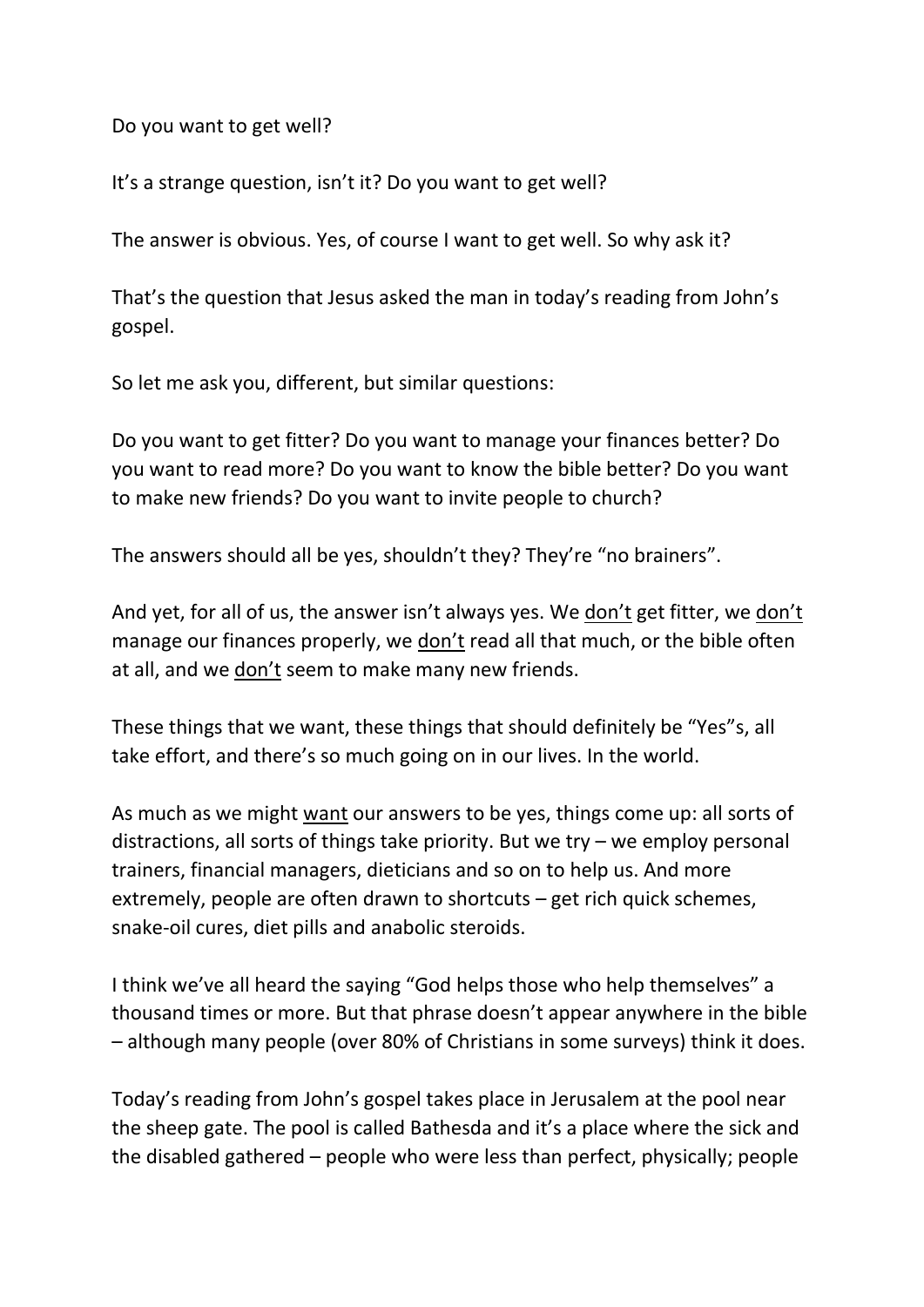who had to beg for a living and those who relied on others to care for them. People who were ashamed of their appearance, or their illness or their disability or their reliance on others.

But Bethesda was also a place of hope, because there was – they believed – the possibility of healing.

John's gospel tells us that the pool was surrounded by five covered colonnades – it sounds a very grand place, until you read on a bit and think about it.

John tells us that "Here a great number of disabled people used to lie – the blind, the lame, [and] the paralysed" all in the hope of healing by being the first into the pool when the waters stirred".

This was of course long before chlorination and filtration. The waters would have been murky, if not stagnant. There is some thought it was fed by an underground stream – hence the stirring of the waters sometime – but It would have collected runoff from the streets of Jerusalem, not to mention the five colonnades of disabled people.

And there were all these people, in various stages of distress and need and squalor, gathered around this pool desperately waiting for the waters to stir, and then desperately trying to be the first into the water when they did.

You might have noticed in the reading that there was no verse 4 – our modern translations go straight from verse 3 to verse 5 – but there has been, historically a verse 4, which is often included as a footnote, which comes to us only from a handful of manuscripts, and is generally thought to have been inserted by later copyists to explain why the people gathered in large numbers seeking healing, and verse 4 says: "*From time to time an angel of the Lord would come down and stir up the waters. The first one into the pool after each such disturbance would be cured of whatever disease they had."*

The people gathered seeking healing clearly believed something was at work in the waters of the pool. Maybe there had been a miraculous healing at some point, maybe some disease had naturally run its course and someone began associating their 'cure' with bathing in the pool when the waters stirred. We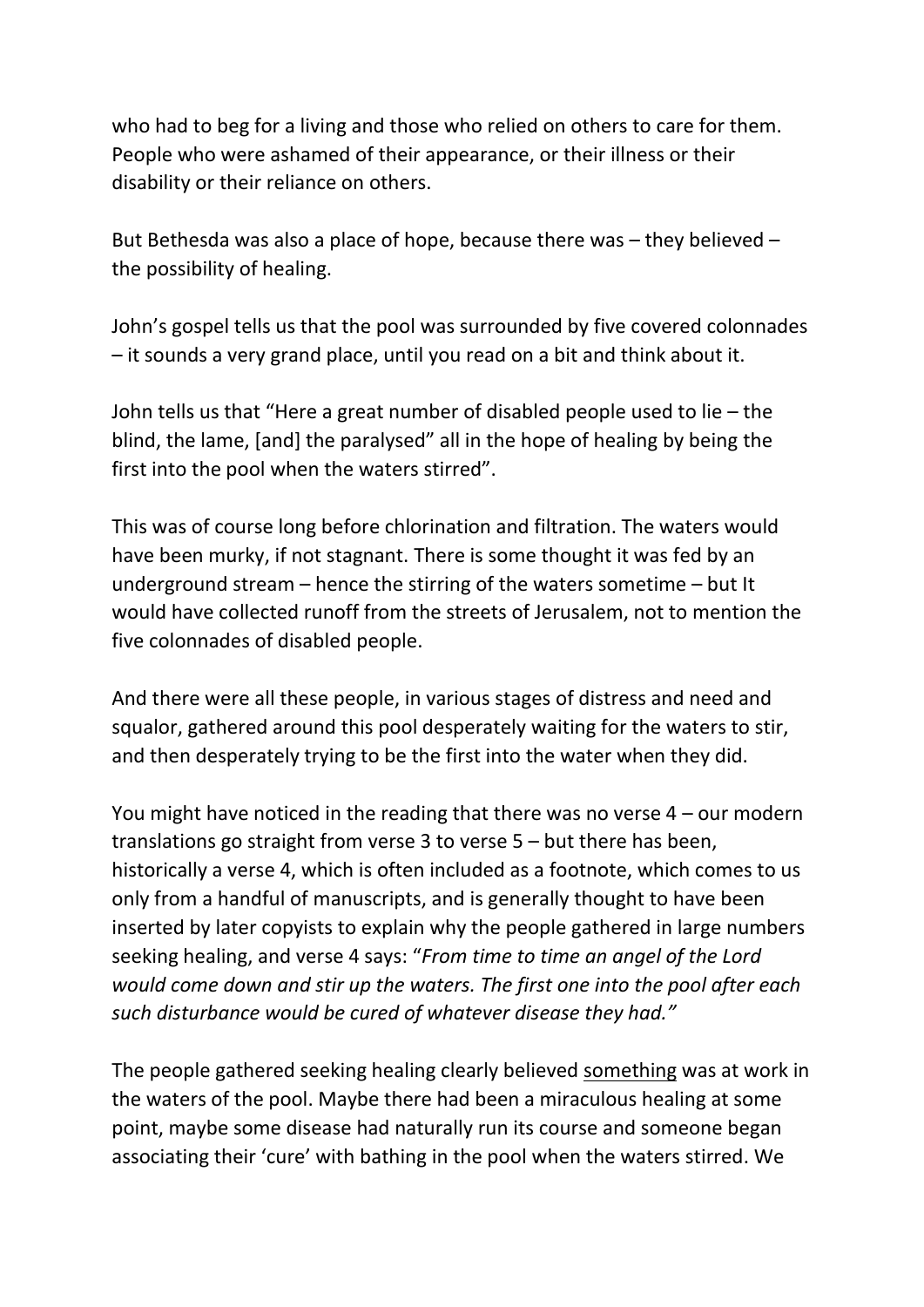don't know – and maybe the people gathered at the pool didn't know either – but they certainly wanted the chance to be healed.

Once a rumour gets started it's hard to stop it. After all, how could so many people gathered for healing be wrong about it?

In today's reading, Jesus arrives a Bethesda, and approaches a man who was ill, who had been paralysed for thirty-eight years. He was a beggar – he had a mat – and would have made a living from what others gave him. He may have paid people to bring him food and have others take care his other needs. At one level, life for this man may have been stable and more or less tolerable. There were of course no social services, but there was a tradition amongst the Jewish people of charity – of giving to those in need.

I wouldn't go so far as to say life for an invalid beggar would have been good or even comfortable, but it would have been stable – after all, we know he's been in this condition for thirty-eight years.

When Jesus saw him lying there and learned that he had been in this condition for a long time, he asked him, "Do you want to get well?" (5:6)

On the surface it's a ridiculous question. It would be like asking someone if they want food when they're hungry, or if they want water if they were thirsty, or if they want a blanket if they were cold.

But before we say "Of course", maybe it's not such an easy question to answer.

There's a scene in Monty Python's life of Bryan where Michael Palin bounces along saying "Penny for an ex-Leper". When Brian questions him, he explains his lost his income source since Jesus cured him of leprosy. It's an apparently ludicrous joke, but perhaps – perhaps – it does have a basis in the reality of the time. All that this man had done all his life, was beg.

Maybe, the answer isn't as easy as we first think.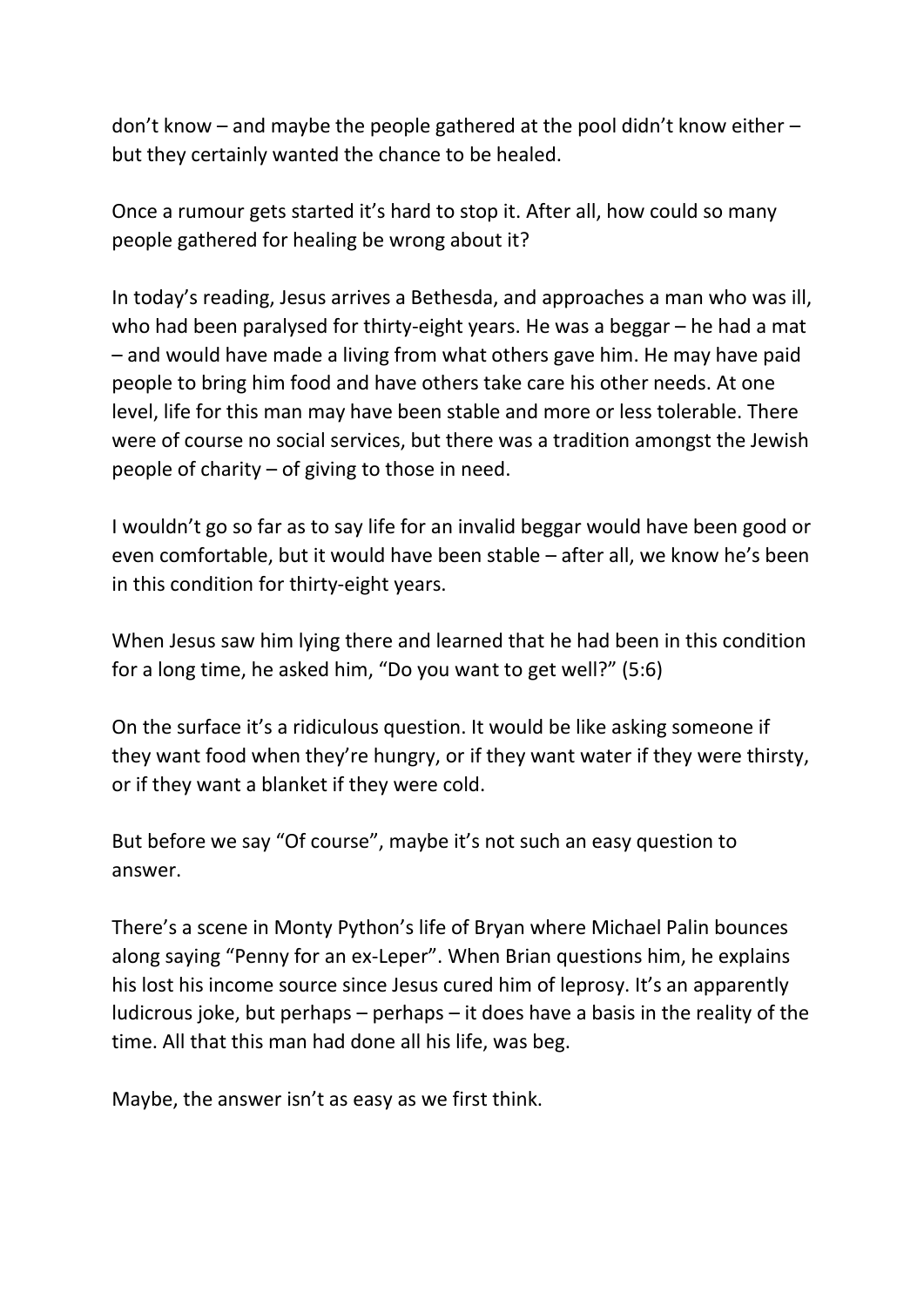And we are asked the same question — "Do you want to get well?" Again, this sounds crazy to us, at least at first thought. Of course we want to be made well. But often we need to take action. Sometimes we need to trust others. Sometimes we need to give up habits or things we're attached to.

There hasn't been a child go through school for more than fifty years now that hasn't learned how bad smoking is for their health. So there should be no smokers under sixty or so, right?

Or go to the beach on a summer day and see the people suntanning. Or those that don't bother wearing safety glasses when they use an angle grinder.

It should be easy enough, shouldn't it? Just like it should be easy enough to stop trying to solve all the problems of the world and our lives ourselves and turn to God.

Because Jesus, has given all people the chance to be made well. Not to be instantly cured of a disease or a disability, but to be made fundamentally well. To be reconciled with God, by Jesus' own death on the cross. To be made right with God.

Whatever our problems are, we have good news, we have hope: Jesus said, "Come to me, all you who are weary and burdened, and I will give you rest. Take my yoke upon you and learn from me, for I am gentle and humble in heart, and you will find rest for your souls. For my yoke is easy and my burden is light." (Matthew 11:28-30)

This is not to say that every problem will be fixed in this world. Jesus clearly said that we will have trouble in this world. But he can help us through all the problems of life – all our trials and tribulations - if we trust in Him.

## <pause>

In response to being asked if he wants to be made well, the man at the pool tells Jesus everything he does to try and get well, and why it doesn't work: "…*I have no one to help me into the pool when the water is stirred. While I am trying to get in, someone else goes down ahead of me."* (5:7)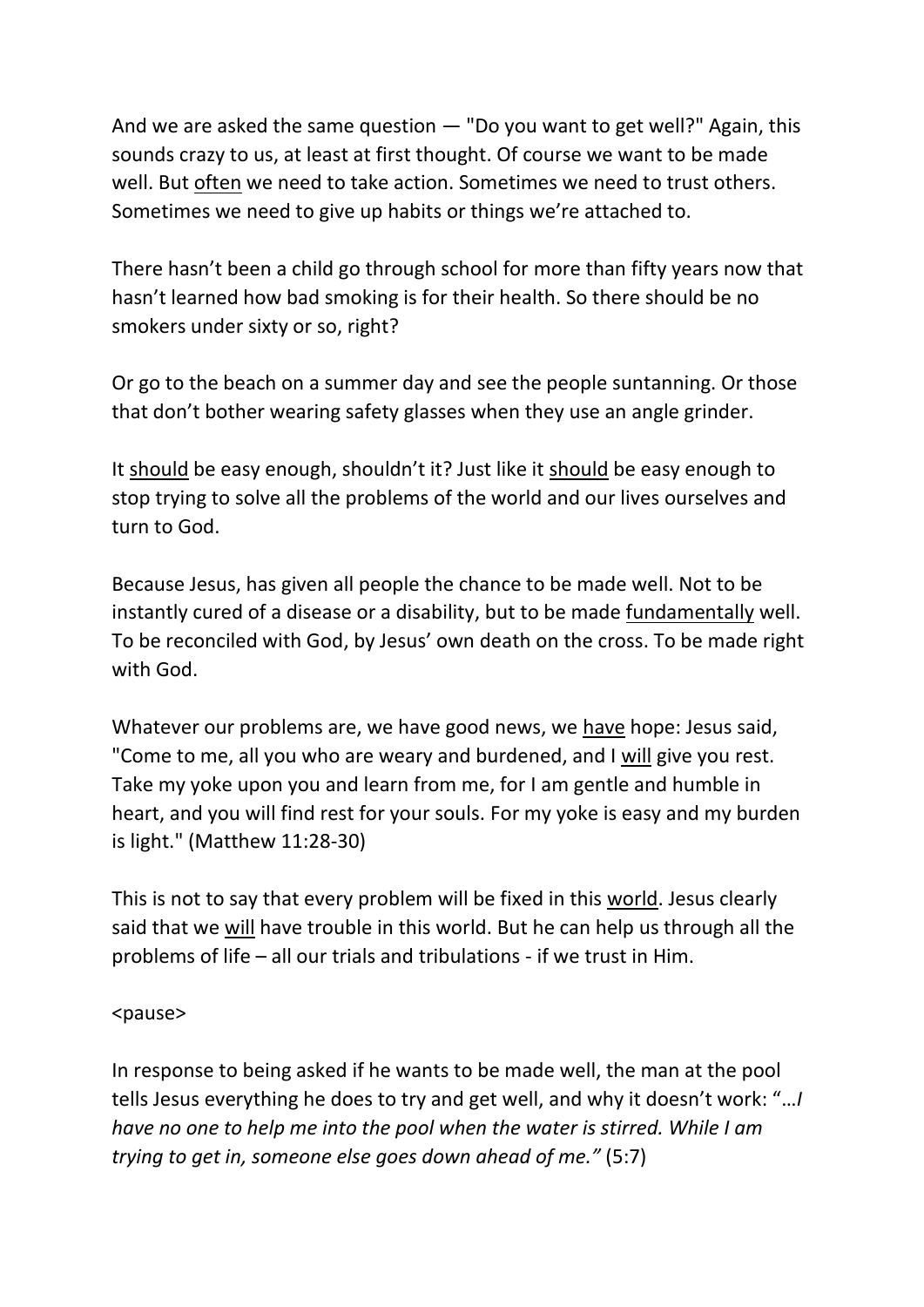It's a strange situation, when you think about it. There's a miraculous healing on offer – but the healing (if there really is one - and there probably isn't) goes to the quickest. Or the strongest. Or the one who can afford the most helpers. In short, it goes to the one who needs it least.

I have no doubt that there would have been plenty of pushing and shoving, elbowing and trampling.

Can you imagine what it would be like in a modern emergency ward if it worked on the same principle as the pool at Bethesda? The doctor would come to the door of the waiting room and say "Next". And the first person to get to him or her would be the next treated. If you're lying on the floor clutching your chest in the throes of a heart attack, you'll be out of luck, because someone who's cut their finger with a carving knife will run to the doctor. If you've got a broken leg, you'll lose out to someone who can hobble on a sprained ankle. And so on.

It would just be wrong.

Interestingly, in this reading, the man doesn't ask Jesus for healing. In fact, there's no indication that the man had any idea at all who Jesus was – or any idea that Jesus would be able to cure him.

But when Jesus hears the man's description of what he does do to try and get well, Jesus' response isn't to help the man into the pool the next time the water is stirred. And his response isn't to organise the crowd by the pool in such a way as to make it fairer, by prioritising people based on their need or on time they'd been waiting.

Instead, Jesus' response is to bypass the pool entirely.

The man is instantly made well. And instantly, his life is changed. Jesus said to him "Get up! Pick up your mat and walk" (5:8), and we read that "At once the man was cured; he picked up his mat and walked." (5:9).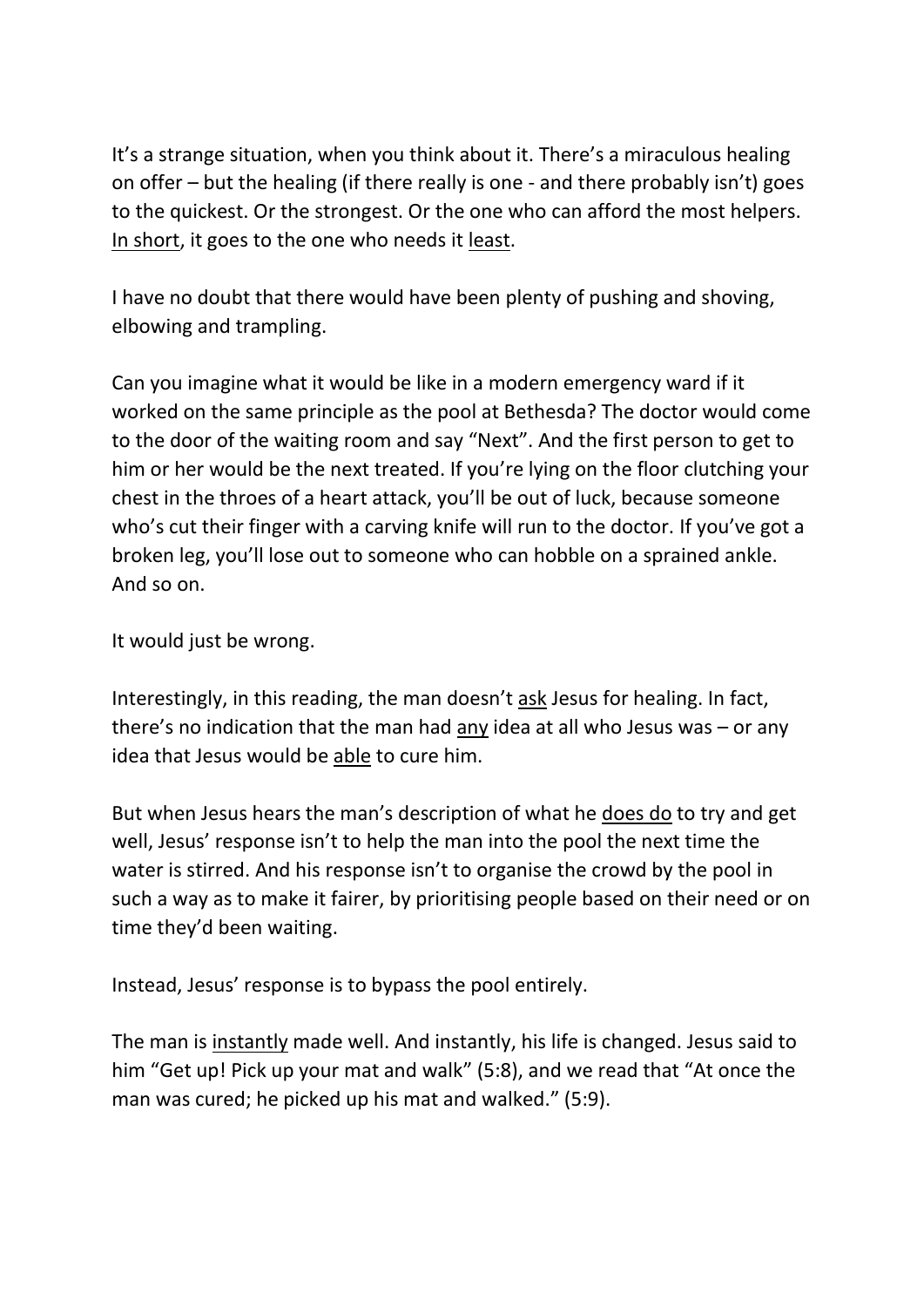Usually, the gospel accounts of Jesus' healings emphasise that faith is needed. In Mark's gospel, the haemorrhagic woman was cured, Jesus said clearly "Daughter, your faith has healed you", (Mark 5:34), and when he healed blind Bartimaeus, Jesus said "Go, your faith has healed you" (Mark 10:52), but here, in John's gospel there is no expression of faith from the man, and no indication from Jesus that the man's faith had anything to do with it.

The man didn't do anything to earn his healing. He didn't even ask for it. His healing was a free gift from Jesus.

Jesus usually healed in response to faith, but he is certainly not limited by lack of faith, or even the absence of faith. So today, when we pray for people, we pray for all people – or at least we should pray for all people, not just Christians.

In his healing, this man's life was changed. Jesus told him to take up his mat and walk, and at once – instantaneously – the man was cured. Having not walked for 38 years, he stood up and walked. And he picked up his mat, too, the symbol of his place in society  $-$  a beggar's mat.

His life was changed. He would have to find work. And somewhere to live. And start paying taxes. He might even find someone to love and to love him. No longer would his life be spent lying under the covered colonnades at the pool at Bethesda, among the diseased and disabled. No longer would he be trying to fight his way to be first into the pool.

And so it is with us: When we are made well. When we are saved. When we turn to Jesus, and put our trust in him, our lives are changed. Necessarily changed in response to God's grace. No longer do we need to try to solve the problems of this world for ourselves. And no longer do we rely on the things of this world: When we put our trust in Jesus, we stand up, we pick up our metaphorical mats, and we walk. But now, we walk with Jesus.

The call for each person is to use the faith that God has placed in our heart, soul, and mind and go into the world doing good things in the name of Jesus, being witnesses to him to the ends of the earth. We know it won't always be easy, because there's pressure that others will place on us, there's all the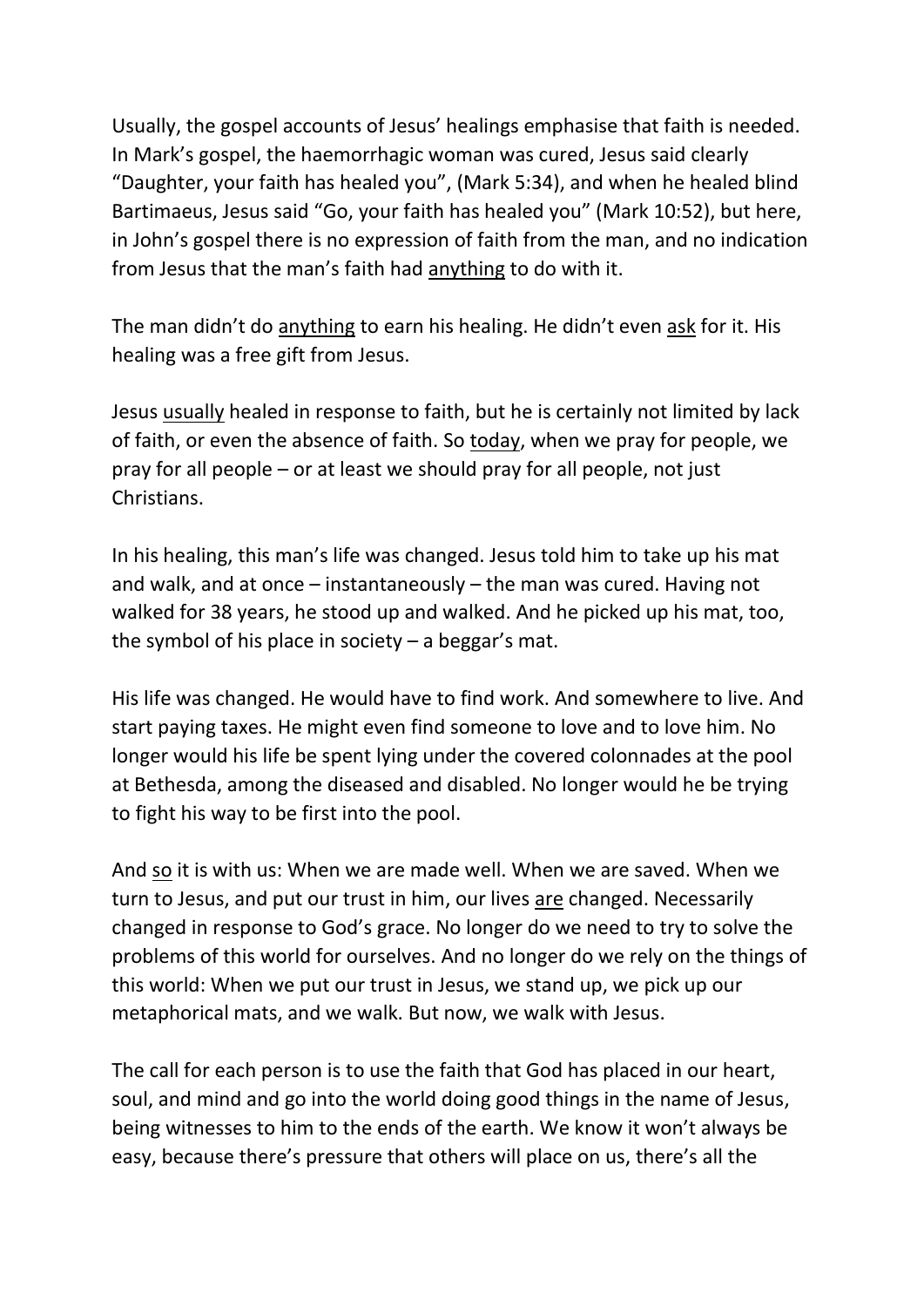distractions and temptations of the world, but Jesus has promised he will never, ever fail us. He will never forget us.

Jesus told the man at the pool was told to do three things -- stand up, take up his mat, and walk.

That man had been disabled for 38 years, he would probably have doubted his ability to even stand, let alone walk. "I can't get up. I've been unable to walk for 38 years." But Jesus says in effect, "You can, because I say so."

And Jesus also tells him to pick up his mat. Not to leave it there and walk away from it, but to pick it up - because there's no chance this man is coming back. He's not leaving his mat reserving his place at the pool so he can come back tomorrow.

He isn't coming back to the pool because he has been healed. He's been changed. It's time for something different for him. Something new. And something better.

It's the same with us. When we put our trust in Jesus – we are changed. It's time for something different. Something new. And something better. No longer do we rely on the things of this world.

And not only are we called to stand up and pick up our mats – whatever they may be – but we are also called to walk. To walk with in God's ways. To follow Jesus.

I'm fond of the quote from Timothy Keller, "God sees us as we are, loves us as we are, and accepts us as we are. But by his grace, he does not leave us as we are."

It won't always be easy: Jesus said "Whoever wants to be my disciple must deny themselves and take up their cross daily and follow me." (Luke 9:23)

[But] wide is the gate and broad is the road that leads to destruction, and many enter through it. But small is the gate and narrow the road that leads to life, and only a few find it. (Matt 7:13-14)